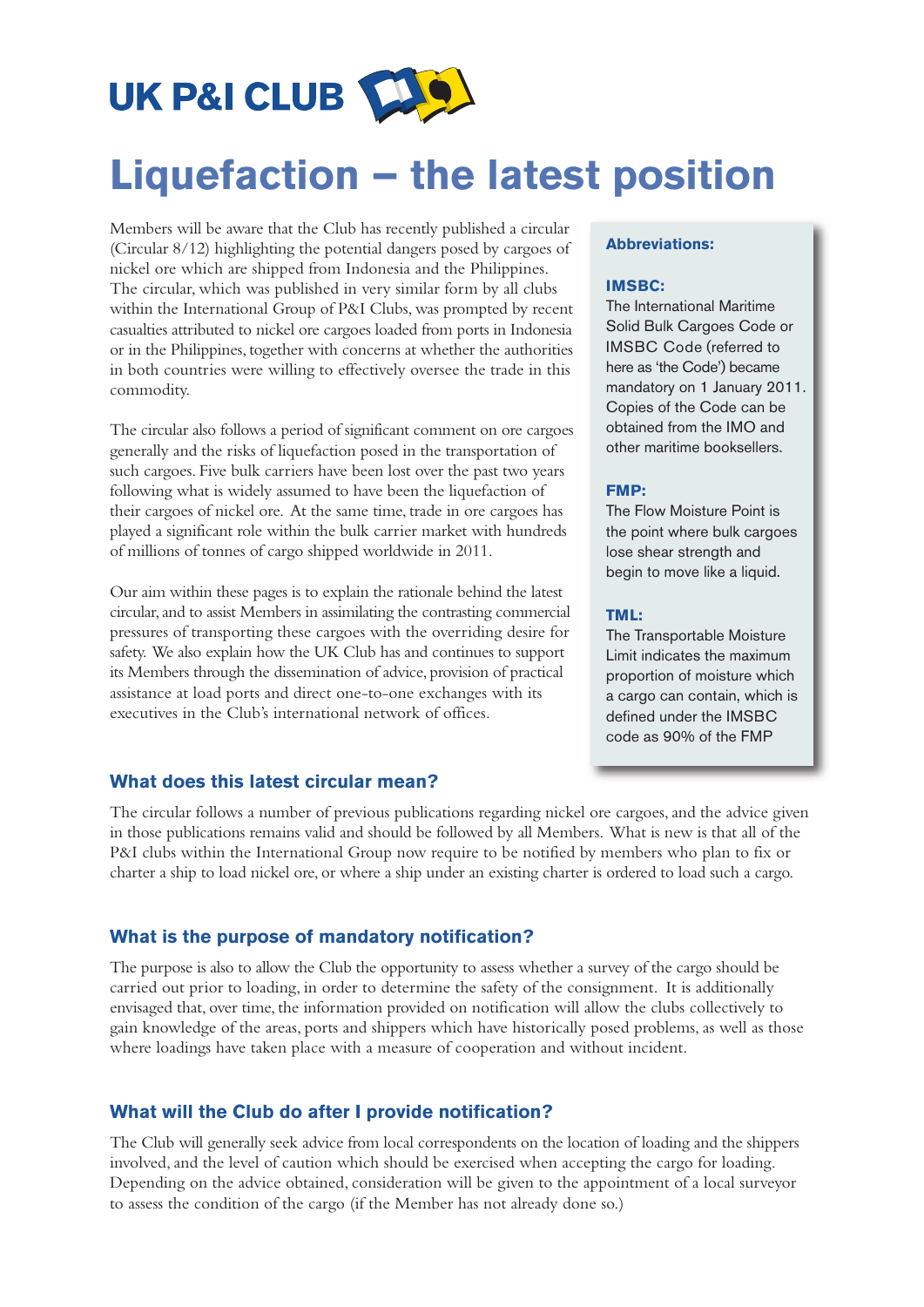### **Who will pay the costs of this?**

The UK Club has historically met the costs of condition surveys of nickel ore cargoes, and will continue to do so until further notice, subject to a Member's individual terms of entry, with the costs recorded against the Member's loss record.

### **What happens if I do not notify the Club?**

The circular indicates that Members who fail to comply with the requirements of advance notification may be prejudicing their Club cover. This would not necessarily be an automatic outcome, and any consideration of the consequences of a failure to notify would be on a case by case basis, taking into account the extent to which the failure had put the Club at a disadvantage.

### **I am a charterer. Do I still have to comply with the circular?**

The scope of the circular is directed at all of the Club's Members, including charterers. However it is anticipated that in a majority of circumstances an owner will make separate arrangements to carry out a survey of the cargo, and it will not be necessary to conduct a separate survey on behalf of a charterer.

### **Do I have to notify the Club in respect of other cargoes?**

No. At this time there are no requirements of notification in respect of other IMSBC Code Group A cargoes, such as iron ore loaded out of Brazil or iron ore fines shipped from India.

#### **Why is that?**

In recent years there have been numerous comments concerning the dangers of liquefaction in different types of bulk cargoes. However, the problems which have arisen have differing characteristics and it is important to distinguish between cargoes loaded from these different regions.

In Brazil, there have been occasions when iron ore cargoes were declared under the IMSBC code as Group C cargoes, being material not prone to liquefy, but where the cargoes showed the characteristics of Group A cargoes. Consultation with shippers in the region is addressing this apparent disparity.

The loss of two ships off India in 2009 has frequently been attributed to excess moisture levels in cargoes of iron ore fines, although the circumstances of both incidents are the subject of investigations by the Indian authorities. Since that period, there has been an enhanced level of cooperation between the Indian authorities, shippers and surveyors, such that there have been no further ship losses. Upwards of 60 million tonnes of iron ore fines are reported to have been shipped from Indian ports during the course of 2011.

### **General advice**

Bulk cargoes which can liquefy if shipped at a moisture content in excess of their TML are designated as Group A cargoes under the IMSBC code. These cargoes are capable of being carried without concern provided they have been properly tested and certified as being safe for carriage. Procedures laid down in the IMSBC code are designed to assist in determining each consignment's properties.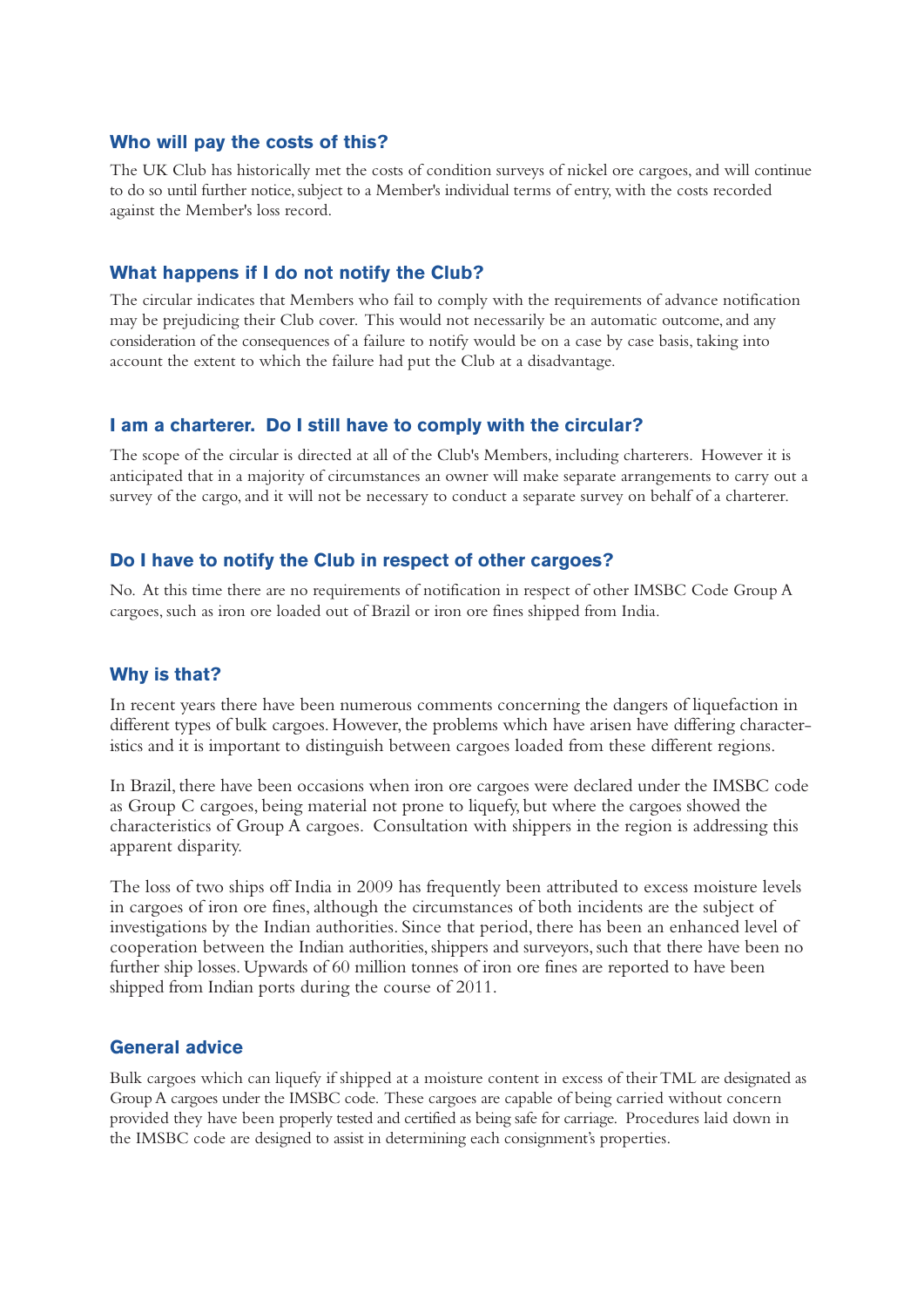# **I have been ordered to a load a Group A cargo. What should I do?**

Firstly, check the terms of the governing charter-party, as there are clauses which exclude the carriage of some Group A cargoes. On the assumption that no such exclusion prevails, the charterer should be requested to ensure the provision of appropriate documentation from the shipper certifying the FMP and TML of the commodity in question together with the moisture content of the cargo to be loaded. These should be made available in advance of cargo being presented for loading in order to allow sufficient time for independent analysis, if necessary. The FMP must have been tested within the previous six months, and the interval between testing for moisture content and loading should not exceed seven days.

## **Can I refuse an order to load these cargoes in principle?**

Unless there is a specific exclusion in an existing charterparty, it is very unlikely that an order to load these cargoes can be refused. Whilst there have been incidents concerning nickel ore and iron ore fines, it would be wrong to conclude that, as a result, these cargoes are dangerous by their very nature and therefore incapable of being safely carried.

### **If the shipper produces the appropriate certificates, is the cargo safe to carry?**

This will be a question of judgment in each particular case, and much will depend on the origin of the cargo. Many of these cargoes are shipped by large and reputable companies. In India following consultation between the International Group of P&I Clubs and the Indian authorities, it has been possible to work with local laboratories to produce test results that can be relied upon by shipowners and masters. In Brazil queries over the nature of a cargo are often resolved through a process of engagement.

However experiences in Indonesia and in the Philippines do not always generate confidence in the test results offered there. For example tests are sometimes undertaken at a shipper's laboratory where it is not possible to verify their accuracy. Equally, questions can arise concerning whether representative samples have been taken. This crucial procedure cannot be resolved by reference to the Code. In addition, if the cargo has been stored in the open during a rainy period, the test results may not actually reflect the condition of the cargo as a whole.

#### **Prior to loading**

It is important to emphasise that issues over the condition of a cargo can be considerably exacerbated once the cargo has been loaded onto the ship. This can be due to customs problems, a lack of storage space on shore or the very high cost and practical difficulties in off-loading cargo in a port only designed to load cargo. The Club strongly advises Members to resolve any concerns they have over the condition of a cargo before loading commences. This can occasionally lead to delays, however such delays are likely to be significantly shorter than those which will ensue once a problematic cargo is on board.

#### **I have concerns about the shipper's certificates. What should I do?**

The first step will be to instruct local correspondents, if these have not already been retained, who can advise whether local surveyors should be instructed. In some jurisdictions certain surveyors are seen as not being impartial. In order to avoid delays, it is preferable to appoint surveyors who are acceptable to all parties.